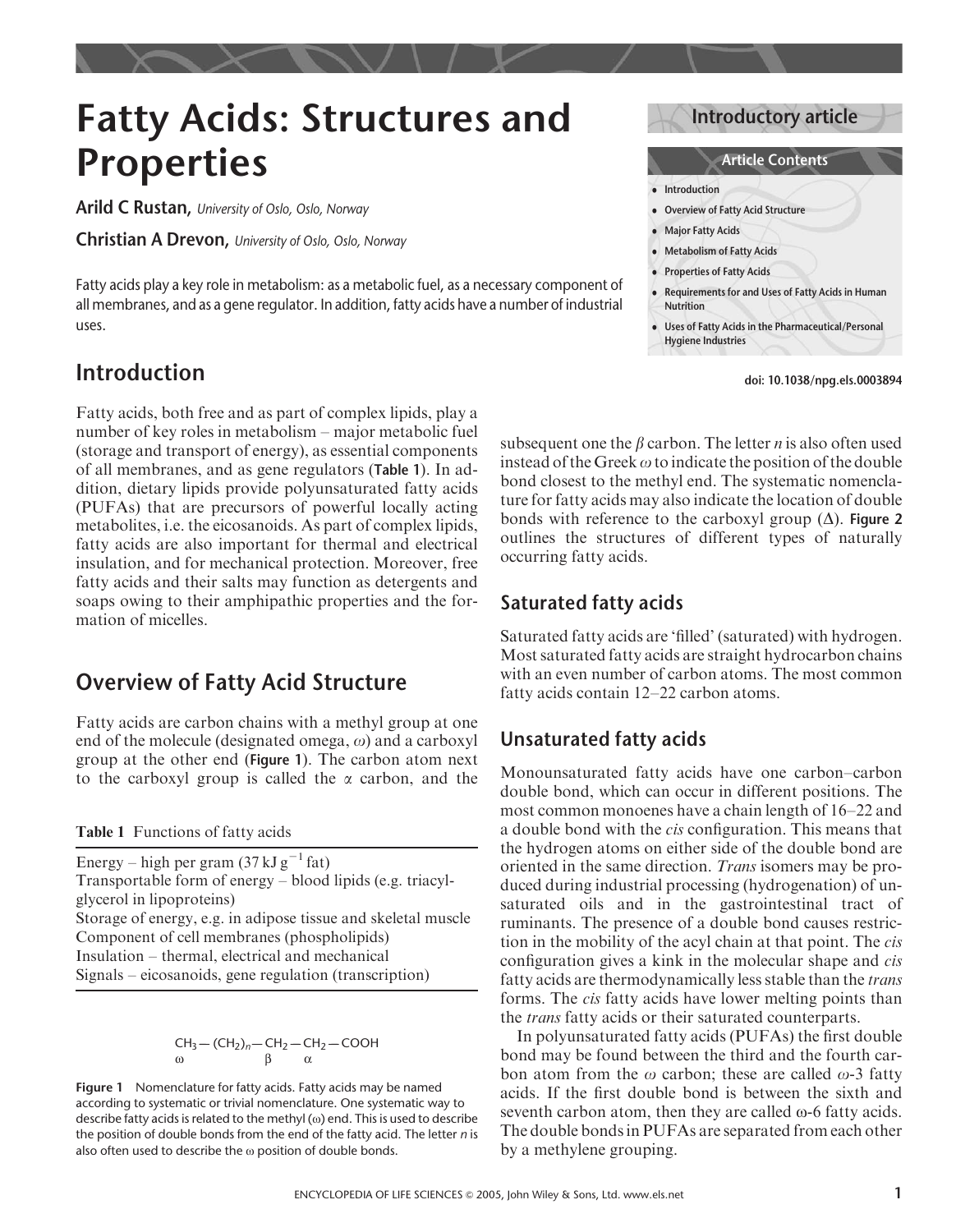

Figure 2 Structure of different unbranched fatty acids with a methyl end and a carboxyl (acidic) end. Stearic acid is a trivial name for a saturated fatty acid with 18 carbon atoms and no double bonds (18:0). Oleic acid has 18 carbon atoms and one double bond in the  $\omega$ -9 position (18:1  $\omega$ -9), whereas eicosapentaenoic acid (EPA), with multiple double bonds, is represented as 20:5  $\omega$ -3. This numerical scheme is the systematic nomenclature most commonly used. It is also possible to describe fatty acids systematically in relation to the acidic end of the fatty acids; symbolized  $\Delta$  (Greek delta) and numbered 1. All unsaturated fatty acids are shown with cis configuration of the double bonds. DHA, docosahexaenoic acid.

PUFAs, which are produced only by plants and phytoplankton, are essential to all higher organisms, including mammals and fish.  $\omega$ -3 and  $\omega$ -6 fatty acids cannot be interconverted, and both are essential nutrients. PUFAs are further metabolized in the body by the addition of carbon atoms and by desaturation (extraction of hydrogen). Mammals have desaturases that are capable of removing hydrogens only from carbon atoms between an existing double bond and the carboxyl group (Figure 3).  $\beta$ -oxidation of fatty acids may take place in either mitochondria or peroxisomes.

# Major Fatty Acids

Fatty acids represent 30–35% of total energy intake in many industrial countries and the most important dietary sources of fatty acids are vegetable oils, dairy products, meat products, grain and fatty fish or fish oils.

The most common saturated fatty acid in animals, plants and microorganisms is palmitic acid (16:0). Stearic acid (18:0) is a major fatty acid in animals and some fungi, and a minor component in most plants.Myristic acid (14:0) has a widespread occurrence, occasionally as a major component. Shorter-chain saturated acids with 8–10 carbon atoms are found in milk and coconut triacylglycerols.

Oleic acid (18:1  $\omega$ -9) is the most common monoenoic fatty acid in plants and animals. It is also found in microorganisms. Palmitoleic acid (16:1  $\omega$ -7) also occurs widely in animals, plants and microorganisms, and is a major component in some seed oils.

Linoleic acid (18:2  $\omega$ -6) is a major fatty acid in plant lipids. In animals it is derived mainly from dietary plant oils. Arachidonic acid (20:4  $\omega$ -6) is a major component of



Figure 3 Synthesis of  $\omega$ -3 and  $\omega$ -6 polyunsaturated fatty acids (PUFAs). There are two families of essential fatty acids that are metabolized in the body as shown in this figure. Retroconversion, e.g. DHA-EPA also takes place.

membrane phospholipids throughout the animal kingdom, but very little is found in the diet.  $\alpha$ -Linolenic acid  $(18:3 \omega 3)$  is found in higher plants (soyabean oil and rape seed oils) and algae. Eicosapentaenoic acid (EPA;  $20:5 \omega - 3$ ) and docosahexaenoic acid (DHA;  $22:6\omega-3$ ) are major fatty acids of marine algae, fatty fish and fish oils; for example, DHA is found in high concentrations, especially in phospholipids in the brain, retina and testes.

# Metabolism of Fatty Acids

An adult consumes approximately 85 g of fat daily, most of it as triacylglycerols. During digestion, free fatty acids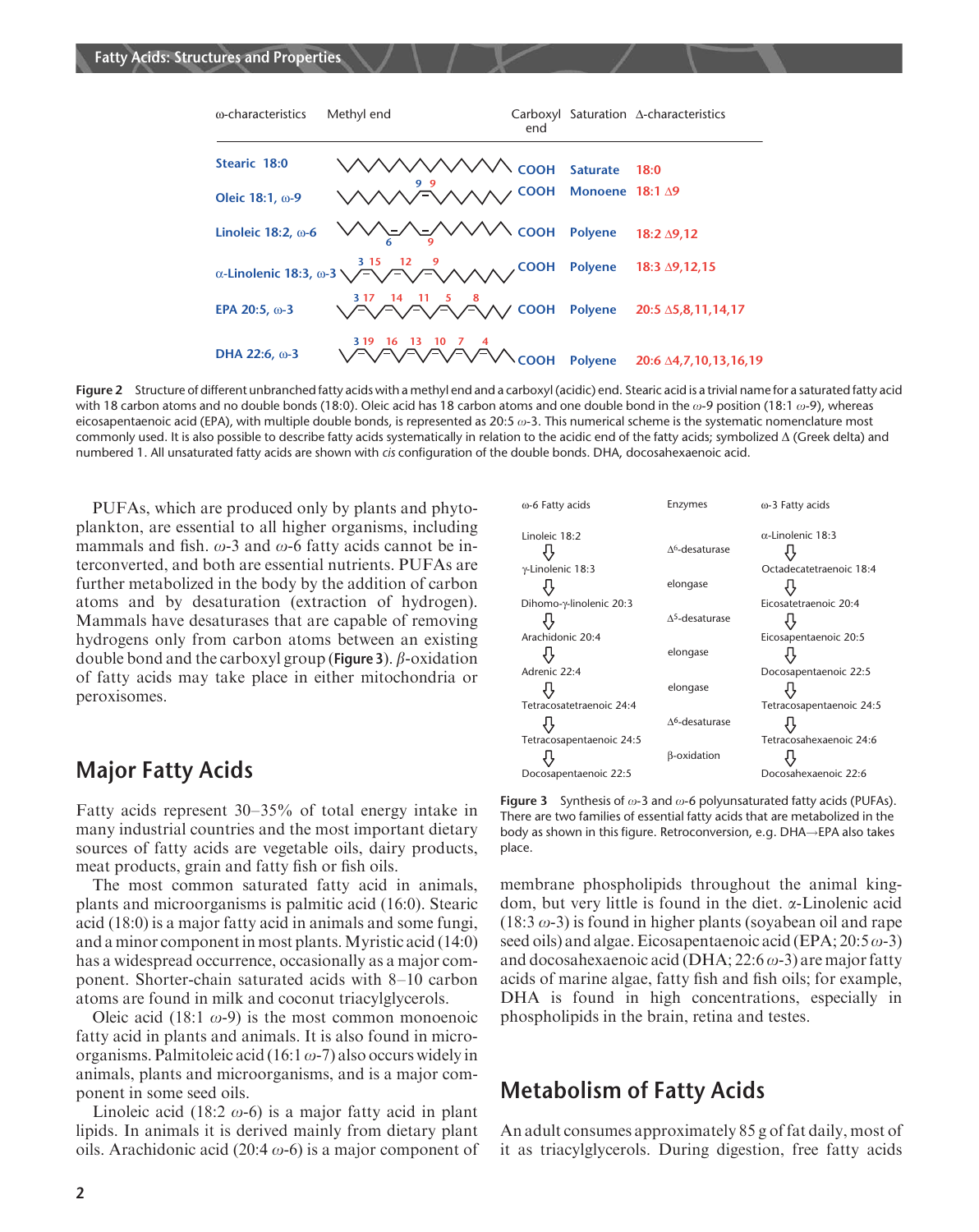

Figure 4 Metabolism of fatty acids. Free fatty acids (FFA) are taken up into cells mainly by protein carriers in the plasma membrane and transported intracellularly via fatty acid-binding proteins (FABP). FFA are activated (acyl-CoA) before they can be shuttled via acyl-CoA binding protein (ACBP) to mitochondria or peroxisomes for  $\beta$ -oxidation (formation of energy as ATP and heat), or to endoplasmic reticulum for esterification to different lipid classes. Acyl-CoA or certain FFA may bind to transcription factors that regulate gene expression or may be converted to signalling molecules (eicosanoids). Glucose may be transformed to fatty acids if there is a surplus of glucose/energy in the cells.

(FFA) and monoacylglycerols are released and absorbed in the small intestine. In the intestinal mucosa cells, FFA are re-esterified to triacylglycerols, which are transported via lymphatic vessels to the circulation as part of chylomicrons. In the circulation, fatty acids are transported bound to albumin or as part of lipoproteins.

FFA are taken up into cells mainly by protein transporters in the plasma membrane and are transported intracellularly via fatty acid-binding proteins (FABP) (Figure 4). FFA are then activated (acyl-CoA) before they are shuttled via acyl-CoA-binding protein (ACBP) to mitochondria or peroxisomes for  $\beta$ -oxidation (and formation of energy as ATP and heat) or to endoplasmic reticulum for esterification to different classes of lipid. Acyl-CoA or certain FFA may bind to transcription factors that regulate gene expression or may be converted to signal molecules (eicosanoids). Glucose may be transformed to fatty acids (lipogenesis) if there is a surplus of glucose/energy in the cells.

# Properties of Fatty Acids

## Physical properties

Fatty acids are poorly soluble in water in their undissociated (acidic) form, whereas they are relatively hydrophilic

as potassium or sodium salts. Thus, the actual water solubility, particularly of longer-chain acids, is often very difficult to determine since it is markedly influenced by pH, and also because fatty acids have a tendency to associate, leading to the formation of monolayers or micelles. The formation of micelles in aqueous solutions of lipids is associated with very rapid changes in physical properties over a limited range of concentration. The point of change is known as the critical micellar concentration (CMC), and exemplifies the tendency of lipids to associate rather than remain as single molecules. The CMC is not a fixed value but represents a small concentration range that is markedly affected by the presence of other ions and by temperature.

Fatty acids are easily extracted with nonpolar solvents from solutions or suspensions by lowering the pH to form the uncharged carboxyl group. In contrast, raising the pH increases water solubility through the formation of alkali metal salts, which are familiar as soaps. Soaps have important properties as association colloids and are surfaceactive agents.

The influence of a fatty acid's structure on its melting point is such that branched chains and cis double bonds will lower the melting point compared with that of equivalent saturated chains. In addition, the melting point of a fatty acid depends on whether the chain is even- or oddnumbered; the latter have higher melting points.

Saturated fatty acids are very stable, whereas unsaturated acids are susceptible to oxidation: the more double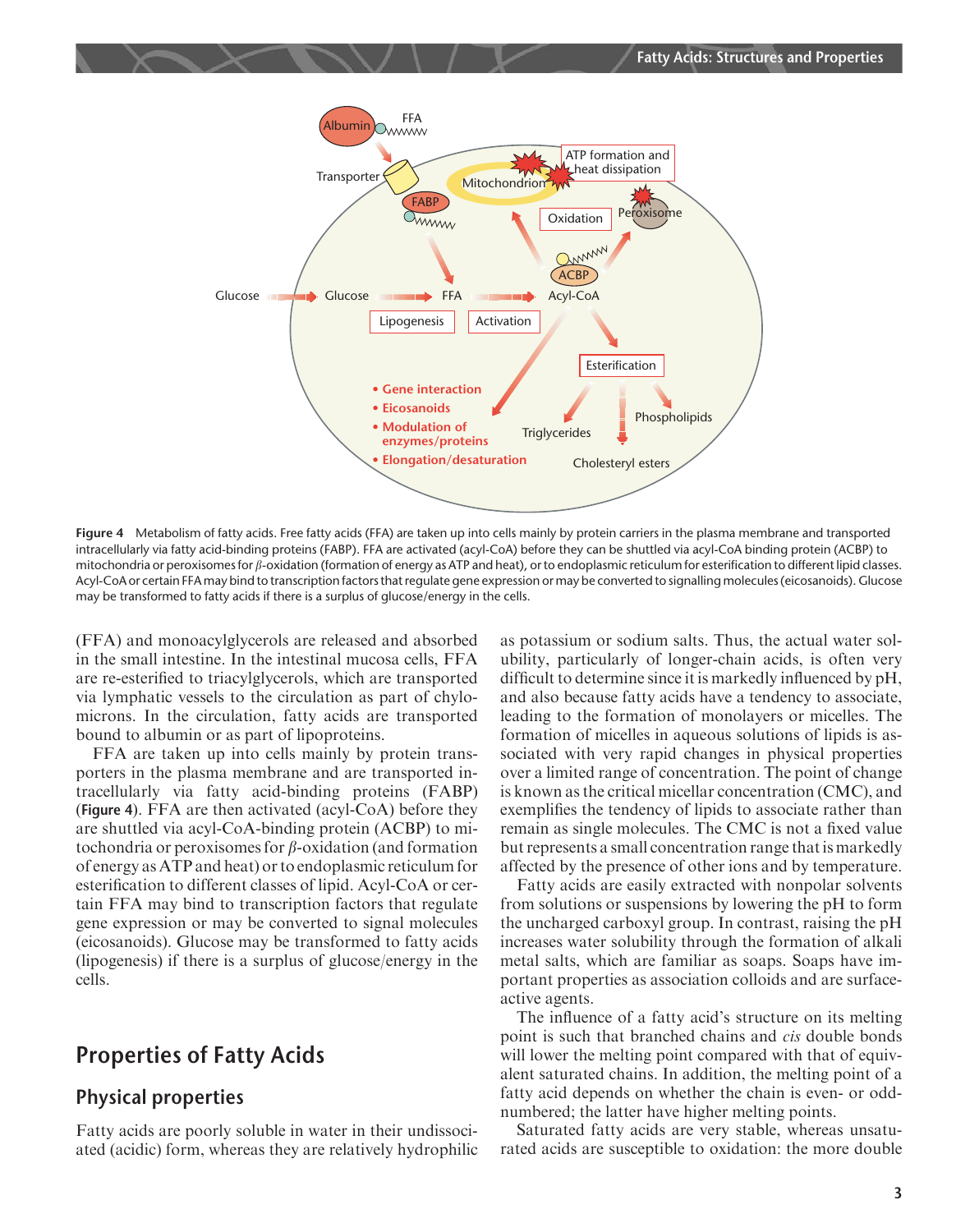bonds, the greater the susceptibility. Thus, unsaturated fatty acids should be handled under an atmosphere of inert gas and kept away from oxidants and compounds giving rise to formation of free radicals. Antioxidants may be very important in the prevention of potentially harmful attacks on acyl chains in vivo (see later).

### Mechanisms of action

The different mechanisms by which fatty acids can influence biological systems are outlined in Figure 5.



Figure 5 Mechanisms of action for fatty acids. Thromboxanes formed in blood platelets promote aggregation (clumping) of blood platelets. Leukotrienes in white blood cells act as chemotactic agents (attracting other white blood cells). See Figure 7.

#### Eicosanoids

Eikosa means 'twenty' in Greek, and denotes the number of carbon atoms in the PUFAs that act as precursors of eicosanoids (Figure 6). These signalling molecules are called leukotrienes, prostaglandins, thromboxanes, prostacyclins, lipoxins and hydroperoxy fatty acids. Eicosanoids are important for several cellular functions such as platelet aggregability (ability to clump and fuse), chemotaxis (movement of blood cells) and cell growth. Eicosanoids are rapidly produced and degraded in cells where they execute their effects. Different cell types produce various types of eicosanoids with different biological effects. For example, platelets mostly make thromboxanes, whereas endothelial cells mainly produce prostacyclins. Eicosanoids from the  $\omega$ -3 PUFAs are usually less potent than eicosanoids derived from the  $\omega$ -6 fatty acids (Figure 7).

#### Substrate specificity

Fatty acids have different abilities to interact with enzymes or receptors, depending on their structure. For example, EPA is a poorer substrate than all other fatty acids for esterification to cholesterol and diacylglycerol. Some  $\omega$ -3 fatty acids are preferred substrates for certain desaturases. The preferential incorporation of  $\omega$ -3 fatty acids into some phospholipids occurs because  $\omega$ -3 fatty acids are preferred substrates for the enzymes responsible for phospholipid synthesis. These examples of altered substrate specificity of  $\omega$ -3 PUFA for certain enzymes illustrate why EPA and DHA are mostly found in certain phospholipids.

#### Membrane fluidity

When large amounts of vhery long-chain  $\omega$ -3 fatty acids are ingested, there is a high incorporation of EPA and



**Arachidonic acid (or EPA) in phospholipid/diacylglycerol**

Figure 6 Synthesis of eicosanoids from arachidonic acid or eicosapentaenoic acid (EPA).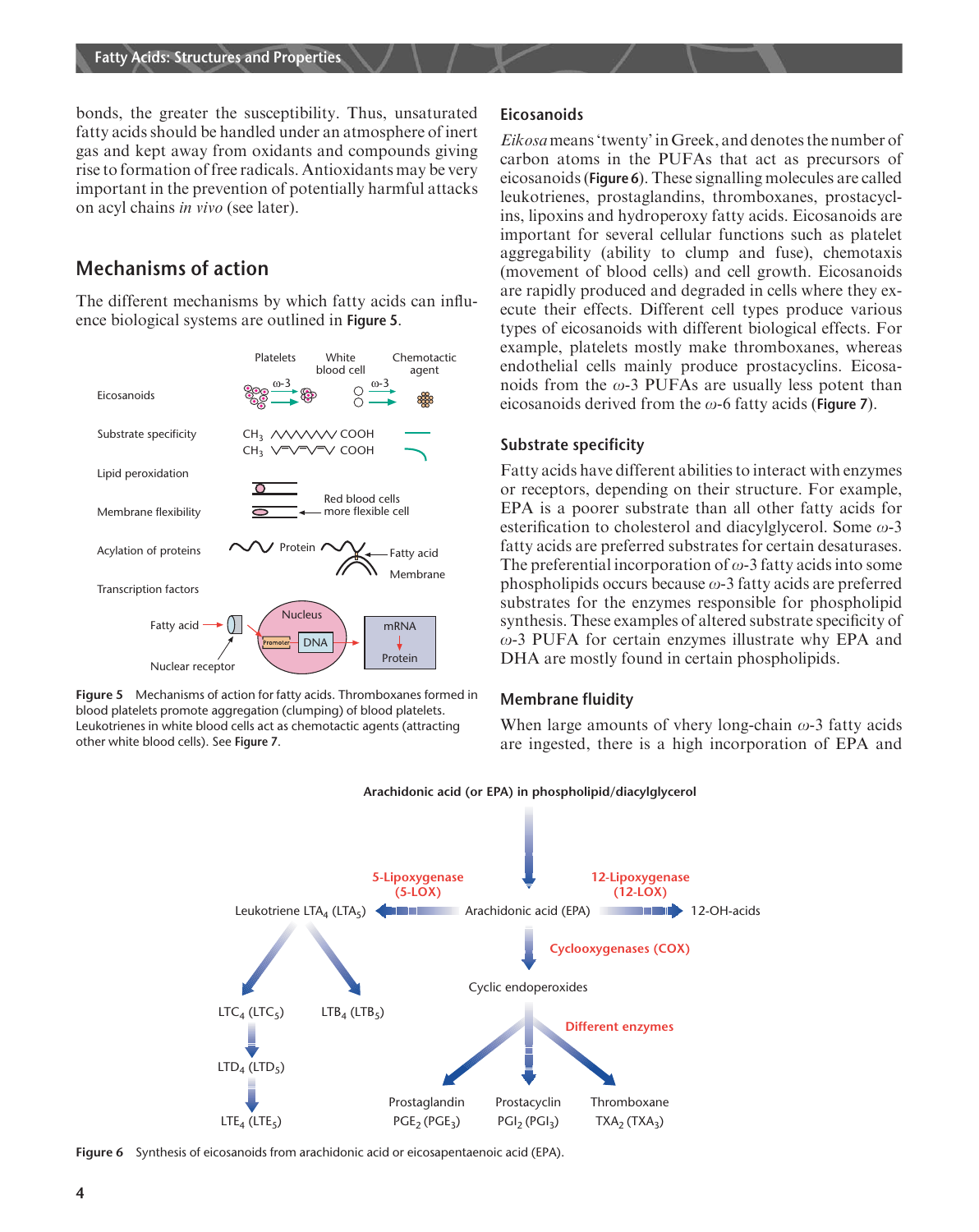| Fatty acid                                               | AA                       | EPA              | AA               | EPA               | AA               | EPA              |  |
|----------------------------------------------------------|--------------------------|------------------|------------------|-------------------|------------------|------------------|--|
| Enzyme                                                   |                          |                  | Cyclooxygenase   |                   |                  | Lipoxygenase     |  |
| Cell type                                                | <b>Platelets</b>         |                  |                  | Endothelial cells |                  | Leucocytes       |  |
| Eicosanoids                                              | TXA <sub>2</sub>         | TXA <sub>3</sub> | PGI <sub>2</sub> | PG <sub>l3</sub>  | LTB <sub>4</sub> | LTB <sub>5</sub> |  |
|                                                          | <b>Biological effect</b> |                  |                  |                   |                  |                  |  |
| Aggregation<br>Antiaggregation<br>$Vasoconstitution +++$ | $+++$                    | $+$              | $+++$            | $+++$             |                  |                  |  |
| Vasodilatation<br>Chemotaxis                             |                          |                  | $+++$            | $+++$             | $+++$            | $\ddot{}$        |  |

Figure 7 Biological effects of eicosanoids derived from arachidonic acid (AA; 20:4  $\omega$ -6) or eicosapentaenoic acid (EPA; 20:5  $\omega$ -3). TX, thromboxane; PG, prostaglandin, LT, leukotriene.

DHA into membrane phospholipids. An increased amount of  $\omega$ -3 PUFA may change the physical characteristics of the membranes. Altered fluidity may lead to changes of membrane protein functions. The very large amount of DHA in phosphatidylethanolamine and phosphatidylserine in certain areas of the retinal rod outer segments is probably crucial for the function of membrane phospholipids in light transduction, because these lipids are located close to the rhodopsin molecules. It has been shown that the flexibility of membranes from blood cells is increased in animals fed fish oil, and this might be important for the microcirculation. Increased incorporation of very longchain  $\omega$ -3 PUFAs into plasma lipoproteins changes the physical properties of low-density lipoproteins (LDL), lowering the melting point of core cholesteryl esters.

#### Lipid peroxidation

Lipid peroxidation products may act as biological signals. One of the major concerns with intake of PUFAs has been their high degree of unsaturation, and therefore the possibility that they might facilitate peroxidation of LDL. Peroxidized LDL might be endocytosed by macrophages and initiate development of atherosclerosis. Oxidatively modified LDL has been found in atherosclerotic lesions, and LDL rich in oleic acid was found to be more resistant to oxidative modification than LDL enriched with  $\omega$ -6 fatty acids in rabbits. Although some of the published data are conflicting, several well-performed studies indicate small or no harmful effects of  $\omega$ -3 fatty acids. It should be recalled from the results of epidemiological studies that the dietary intake of saturated fatty acids, transfatty acids and cholesterol is strongly correlated with development of coronary heart disease, whereas intake of PUFAs is related to reduced incidence of coronary heart disease. Several studies suggest that it is important that the proper amount of antioxidants is included in the diet with the PUFA to decrease the risk of lipid peroxidation.

#### Acylation of proteins

Some proteins are acylated with stearic (18:0), palmitic (16:0) or myristic (14:0) acids. This acylation of proteins is important for anchoring certain proteins in membranes or for folding of the proteins, and is crucial for the function of these proteins. Although the saturated fatty acids are most commonly covalently linked to proteins, PUFA may also acylate proteins.

#### Gene interactions

Fatty acids or their derivatives (acyl-CoA or eicosanoids) may interact with nuclear receptor proteins that bind to certain regulatory regions of DNA and thereby alter transcription of these genes (Figure 5). The combined fatty acid– receptor complex may function as a transcription factor. The first example of this was the peroxisome proliferatoractivated receptor (PPAR). Natural fatty acids are weak activators of PPAR, and this may be explained by the rapid oxidation of fatty acids. If fatty acids are blocked from being oxidized, they may be more potent stimulators of PPAR than natural fatty acids. Fatty acids may also influence expression of several glycolytic and lipogenic genes independently of PPAR. It has been demonstrated that one eicosanoid derived from arachidonic acid, prostaglandin  $J_2$  $(PGI<sub>2</sub>)$ , binds to PPAR $\gamma$ , which is an important transcription factor found in adipose tissue. PUFA may also influence proliferation of white blood cells, together with the cells' tendency to die by programmed cell death (apoptosis) or necrosis. Thus, fatty acids may be important for regulation of gene transcription and thereby regulate metabolism, cell proliferation and cell death.

### Biological effects

Replacement of saturated fat with monounsaturated and polyunsaturated fat (especially  $\omega$ -6 PUFA) decreases the plasma concentration of total and LDL cholesterol (Table 2). The mechanism for these effects may be increased uptake of LDL particles from the circulation by the liver.

Table 2 Effect of fatty acids on plasma and LDL cholesterol<sup> $a$ </sup>

|                                  | $\Delta$ Cholesterol<br>(mmol $L^{-1}$ ) | <b>ALDL</b> cholesterol<br>$\text{(mmol L}^{-1})$ |
|----------------------------------|------------------------------------------|---------------------------------------------------|
| 12:0                             | $+0.01$                                  | $+0.01$                                           |
| 14:0                             | $+0.12$                                  | $+0.071$                                          |
| 16:0                             | $+0.057$                                 | $+0.047$                                          |
| <i>Trans</i> Marine <sup>b</sup> | $+0.039$                                 | $+0.043$                                          |
| <i>Trans</i> Veg                 | $+0.031$                                 | $+0.025$                                          |
| 18:1                             | $-0.0044$                                | $-0.0044$                                         |
| 18:2/3                           | $-0.017$                                 | $-0.017$                                          |

<sup>a</sup>Muller *et al.* (2001).

 ${}^{b}Trans$  Marine, trans fatty acids of marine origin; trans Veg, trans fatty acids of vegetable origin.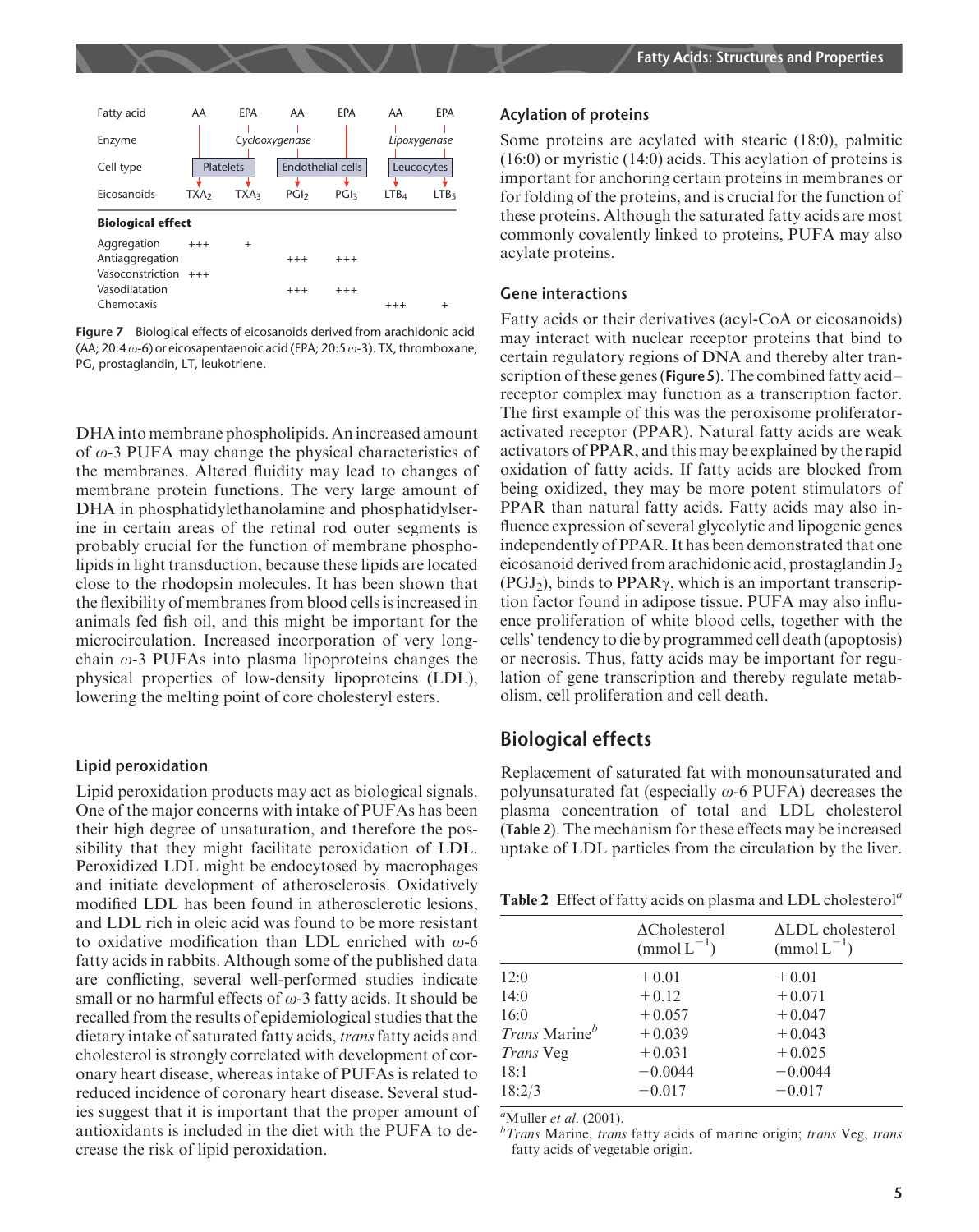| Event                                | Negative influence         | Positive influence                        |
|--------------------------------------|----------------------------|-------------------------------------------|
| Coronary artery disease              | <b>Saturates</b>           | $\omega$ -3 PUFA and monoenes             |
| Stroke                               | <b>Saturates</b>           | $\overline{\mathcal{L}}$                  |
| Blood pressure                       | <b>Saturates</b>           | $\omega$ -3 PUFA                          |
| Insulin resistance/diabetes          | <b>Saturates</b>           | $\omega$ -3 PUFA                          |
| Blood clotting and fibrinolysis      |                            | $ω$ -3 PUFA (?) and $ω$ -6 PUFA (?)       |
| Function of platelets                |                            | $\omega$ -3 PUFA and $\omega$ -6 PUFA (?) |
| Hyperlipidaemia                      | <b>Saturates</b>           | $ω$ -3 PUFA, $ω$ -6 PUFA and monoenes     |
| Oxidation of LDL                     | $\omega$ -6 PUFA (?)       | Monoenes                                  |
| Atherogenesis (leucocyte reactivity, | Saturates and monoenes (?) | $\omega$ -3 PUFA and $\omega$ -6 PUFA     |
| immunological functions)             |                            |                                           |
| Endothelial dysfunction              |                            | $\omega$ -3 PUFA $(?)$                    |
| Cardiac arrhythmias                  | Saturates                  | $\omega$ -3 PUFA and $\omega$ -6 PUFA     |
| Inflammation (rheumatoid arthritis)  |                            | $\omega$ -3 PUFA                          |

|  |  |  | Table 3 Influence of dietary fatty acids on metabolic, immunological and cardiovascular events <sup>a</sup> |  |
|--|--|--|-------------------------------------------------------------------------------------------------------------|--|
|  |  |  |                                                                                                             |  |

 $a_{\omega}$ -3 PUFAs, very long-chain  $\omega$ -3 fatty acids (EPA and DHA);  $\omega$ -6, mainly linoleic acid (18:2,  $\omega$ -6); monoenes, oleic acid (*cis* 18:1,  $\omega$ -9); saturated fatty acids, mainly myristic and palmitic acid (14:0 and 16:0).

|  | <b>Table 4</b> Recommended intake of essential $PUFA^a$ |  |  |  |
|--|---------------------------------------------------------|--|--|--|
|--|---------------------------------------------------------|--|--|--|

|         | Intake as $\%$ of energy |             | Intake $(mg day^{-1})$ |             |
|---------|--------------------------|-------------|------------------------|-------------|
|         | $\omega$ -3              | $\omega$ -6 | $\omega$ -3            | $\omega$ -6 |
| Minimum | $0.2 - 0.3$              | $-3$        | $400 - 600$            | 2400-7200   |
| Optimum | $1 - 2$                  | $3 - 5$     | $2400 - 4800$          | 7200-12 000 |

a The numbers are based on data from patients with essential fatty acid deficiency and on estimation of required and optimal intake in healthy, normal individuals with energy intake of 9.2 MJ day<sup>-1</sup>.

Dietary marine  $\omega$ -3 fatty acids (EPA and DHA) decrease plasma triacylglycerol levels by reducing production and enhancing clearance of triacylglycerol-rich lipoproteins. In addition to effects on plasma lipids, dietary fatty acids can influence metabolic, immunological and cardiovascular events in numerous ways (Table 3). For instance, saturated fat may negatively affect several factors related to cardiovascular diseases and atherosclerosis, whereas very longchain  $\omega$ -3 PUFAs may exert several beneficial effects on the cardiovascular system. Briefly,  $\omega$ -3 PUFAs decrease platelet and leucocyte reactivity, inhibit lymphocyte proliferation, and slightly decrease blood pressure.  $\omega$ -3 PUFAs may also beneficially influence vessel wall characteristics and blood rheology, prevent ventricular arrhythmias and improve insulin sensitivity.  $\omega$ -6 PUFAs (mainly linoleic acid, 18:2  $\omega$ -6) also have many beneficial effects with respect to cardiovascular diseases (Table 3).

The essential  $\omega$ -3 and  $\omega$ -6 fatty acids are important for fetal growth and development, in particular for the central nervous system, affecting visual acuity as well as cognitive function. Lack of essential fatty acids also promotes skin inflammations and delays wound healing.

EPA and DHA have consistently been shown to inhibit proliferation of certain cancer cell lines in vitro and to re-

duce progression of these tumours in animal experiments. However, it is still unclear whether human cancer development is beneficially influenced by fatty acids.

# Requirements for and Uses of Fatty Acids in Human Nutrition

Although data on the required intake of essential fatty acids are relatively few, the adequate intakes of linoleic acid (18:2  $\omega$ -6) and  $\alpha$ -linolenic acid (18:3  $\omega$ -3) should be 2% and 1% of total energy, respectively. Present evidence suggests that 0.2–0.3% of the energy should be derived from preformed very long-chain  $\omega$ -3 PUFAs (EPA and DHA) to avoid signs or symptoms of deficiency. This corresponds to approximately  $0.5 g$  of these  $\omega$ -3 fatty acids per day. It should be stressed that this is the minimum intake to avoid clinical symptoms of deficiency (Table 4). It has been suggested that the ratio between  $\omega$ -3 and  $\omega$ -6 fatty acids should be 1:4 as compared to 1:10 in modern dietary habits, but the experimental basis for this suggestion is rather weak.